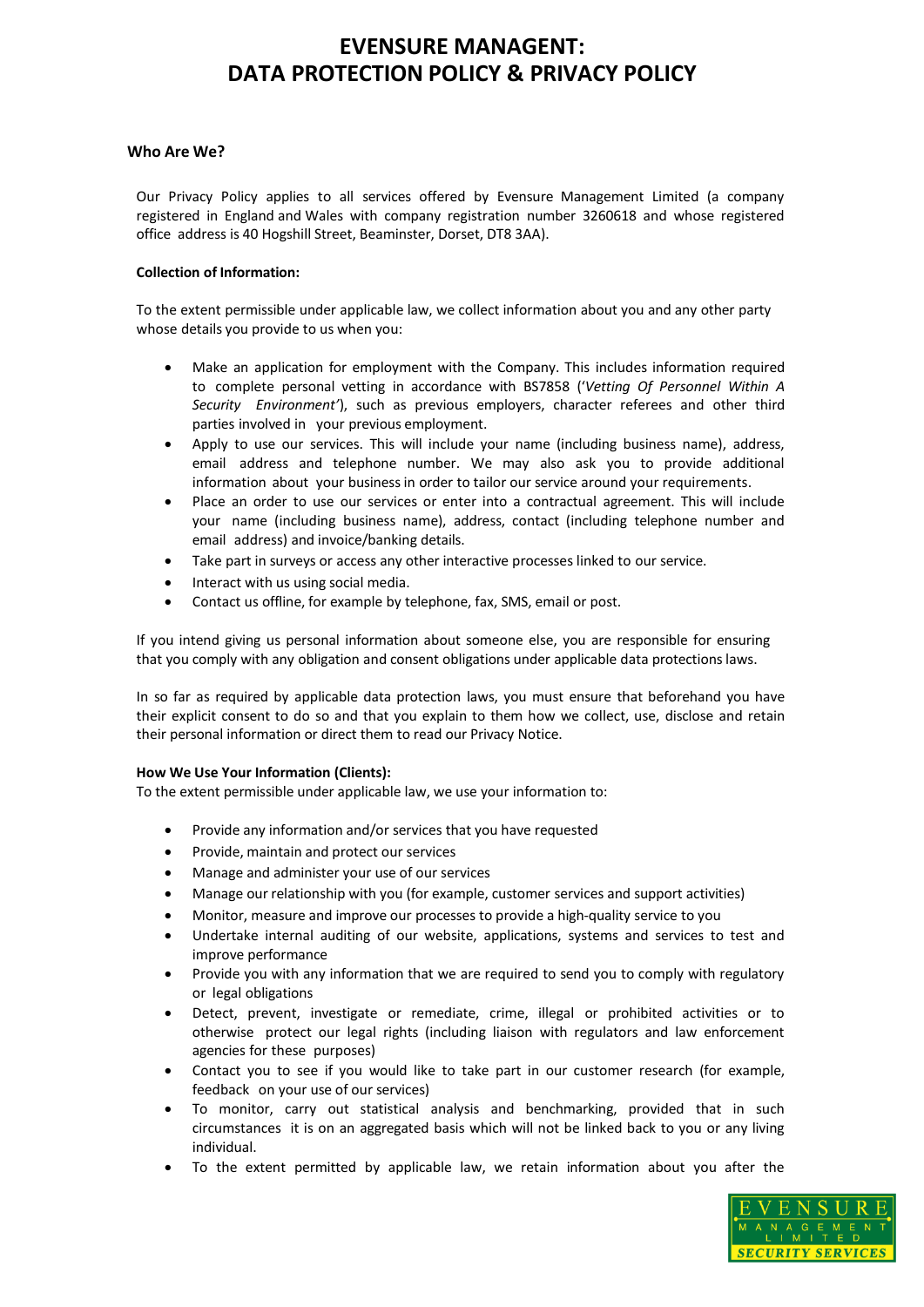termination of any contract or other agreement. This information will be held and used for as long as permitted for legal, regulatory, fraud prevention and legitimate business purposes.

### **How We Use Your Information (Clients) (Cont.):**

We monitor and record our communications with you, including e-mails and (phone conversations).

Information which we collect may then be used for training purposes, quality assurance, to record details about our website and services you enquire about, and in order to meet our legal and regulatory obligations generally.

#### **Sharing Your Information:**

We may share your information with:

- Our service providers and business partners (including their sub-contractors) or third parties which process information on our behalf (e.g. payment processing providers and those organisations we engage to help us send communications to you) so that they may help us to provide you with the services you have requested.
- Third parties used to facilitate payment transactions, for example clearing systems, financial institutions and transaction beneficiaries;
- Third parties where you have a relationship with that third party and you have consented to us sending information (for example sub-contracted engineers)
- Credit reference and fraud prevention agencies
- Regulators to meet Evensure Management'slegal and regulatory obligations
- Law enforcement agencies so that they may detect or prevent crime or prosecute offenders.
- Any third party in the context of actual or threatened legal proceedings, provided we can do so lawfully (for example in response to a court order)
- Any third party in order to meet our legal and regulatory obligations, including statutory or regulatory reporting or the detection or prevention of unlawful acts
- Government departments where reporting is mandatory under applicable law.
- We may share non-personally identifiable information about the use of our website, applications and services publicly or with third parties but this will not include information that can be used to identify you.

#### **How We Use Your Information (Employees):**

It is necessary for the Company to hold process and retain information provided by you, for the purpose of effectively managing your employment. This includes, but is not limited to, administering and maintaining personnel records, paying salary and other remuneration and benefits and assessing your suitability for assignments.

We may make such relevant personal data available to 'data processors' (these are business partners such as advisers and payroll administrators, regulatory authorities, potential future employers (for reasons of TUPE transfer), governmental or quasi-governmental organisations, training providers and vetting services.

All Evensure Management staff, whether permanent or temporary, must be aware of the requirements of GDPR when they collect or process data.

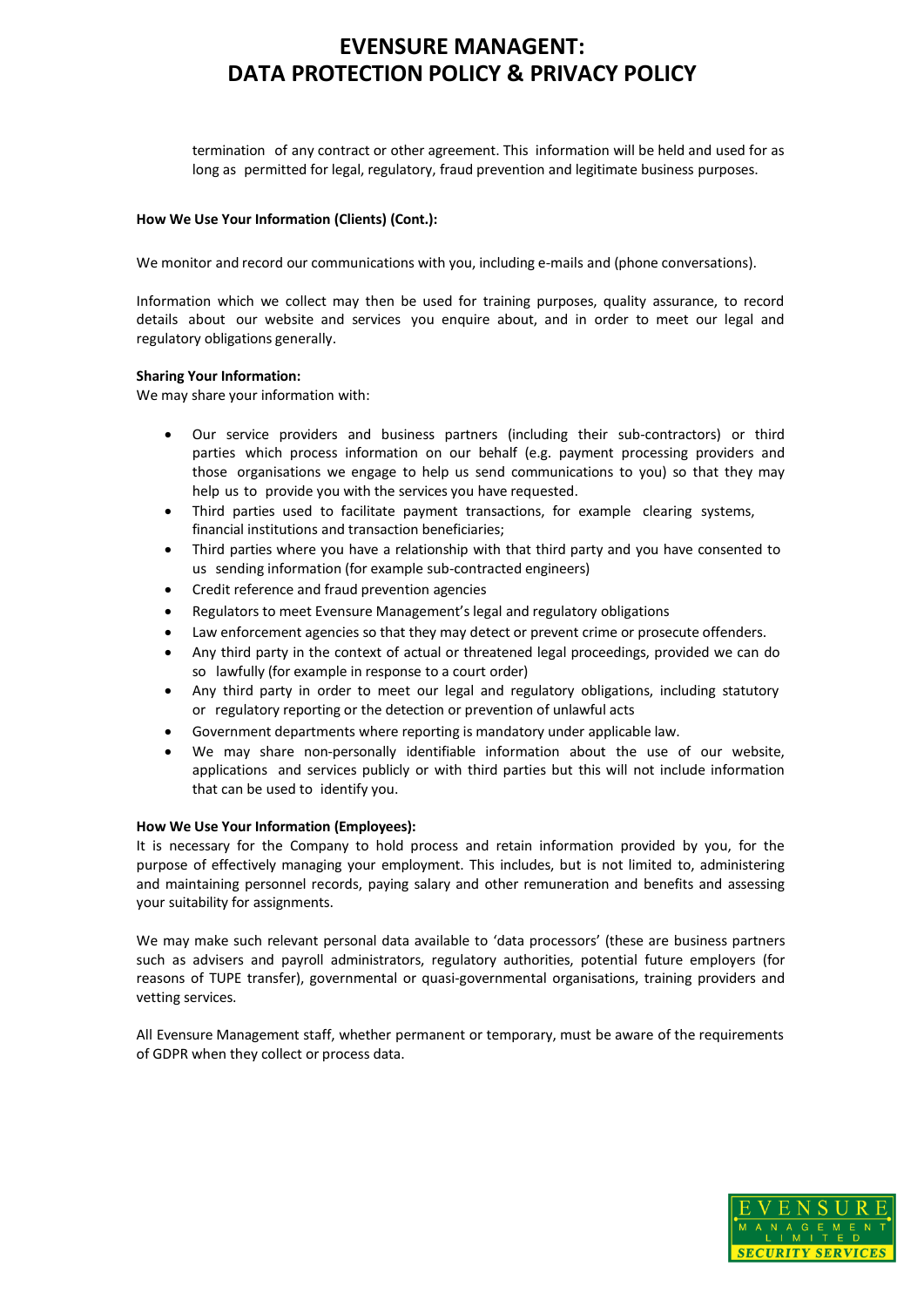#### **Personal Information and Your Rights:**

If you are based within the EEA or within another jurisdiction having similar data protection laws, in certain circumstances you have the following rights:

- The right to be told how we use your information and obtain access to your information.
- The right to have your information rectified or erased or place restrictions on processing your information.
- The right to object to the processing of your information.
- The right to have any information you provided to us on an automated basis returned to you in a structured, commonly used and machine-readable format, or sent directly to another company, where technically feasible ("data portability").
- Where the processing of your information is based on your consent, the right to withdraw that consent subject to legal or contractual restrictions.
- The right to object to any decisions based on the automated processing of your personal data.
- The right to lodge a complaint with the supervisory authority responsible for data protection matters (e.g. in the UK, the Information Commissioner's Office).

If we hold any information about you which is incorrect or if there are any changes to your details, please let us know by so that we can keep our records accurate and up to date.

If you withdraw your consent to the use of your personal information for purposes set out in our Privacy Notice, we may not be able to provide you with the level of service you require or manage your employment either effectively or at all.

We will retain your personal information for the duration of our business relationship and afterwards for as long as is necessary and relevant for our legitimate business purposes, in accordance with recommended statutory retention periods or as otherwise permitted by regulation.

Where we no longer need your personal information, we will dispose of it in a secure manner (without further notice to you).

## **Changes to our Privacy Policy:**

We may change our Privacy Policy from time to time. However, we will not reduce your rights under this Privacy Notice. We will always update this Privacy Policy on our website.

## **Security and Storage of Information:**

We will keep your information secure by taking appropriate technical and organisational measures against its unauthorised or unlawful processing and against its accidental sharing, loss, destruction or damage. However, we cannot guarantee the security of information which is transmitted to our website or applications, or to other websites or applications via an internet or similar connection.

#### **Transfers outside of the European Economic Area:**

Personal information in the European Union is protected by data protection laws but other countries do not necessarily protect your personal information in the same way.

Our website and some of our applications may also be hosted outside of the EEA (which means all the EU countries plus Norway, Iceland and Liechtenstein - "EEA") and this means that we may transfer any information which is submitted by you through the website or the application outside the EEA.

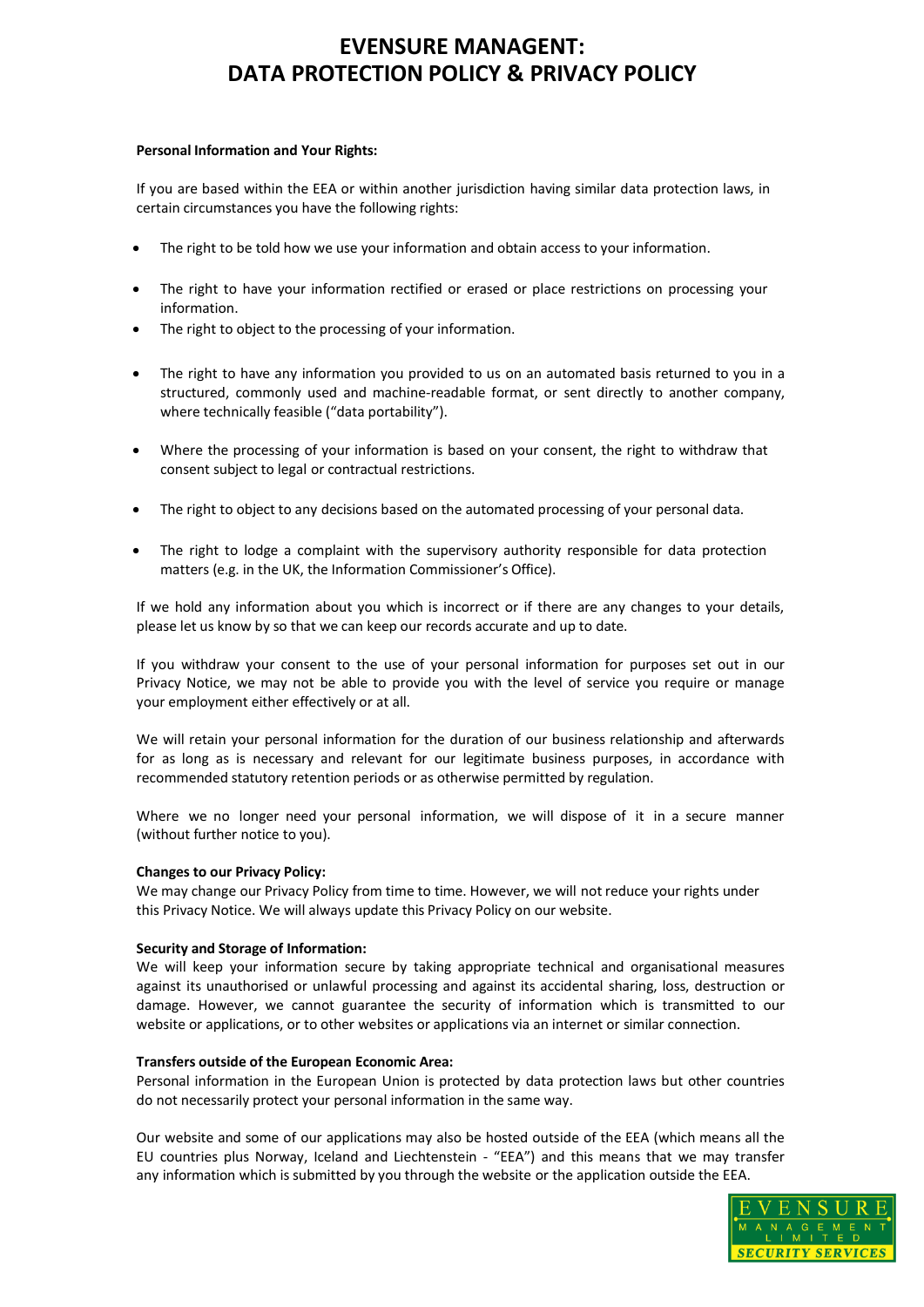We take steps to ensure that where your information is transferred outside of the EEA by our service providers and hosting providers, appropriate measures and controls in place to protect that information in accordance with applicable data protection laws and regulations.

By using our website, products or services or by interacting with us in the ways described in this Privacy Notice, you consent to the transfer of your information outside the EEA in the circumstances set out in this Privacy Notice. If you do not want your information to be transferred outside the EEA you should not use our website, applications or services.

#### **Other Sites and Social Media:**

If you follow a link from our website, application or service to another site or service, this notice will no longer apply. We are not responsible for the information handling practices of third party sites or services and we encourage you to read the privacy notices appearing on those sites or services.

Our websites, applications or services may enable you to share information with social media sites, or use social media sites to create your account or to connect your social media account. Those social media sites may automatically provide us with access to certain personal information retained by them about you (for example any content you have viewed). You should be able to manage your privacy settings from within your own third party social media account(s) to manage what personal information you enable us to access from that account.

#### **Cookies, Analytics and Traffic Data:**

Cookies are small text files which are transferred from our websites, applications or services and stored on your device. We use cookies to help us provide you with a personalised service, and to help make our websites, applications and services better for you.

Our cookies may be session cookies (temporary cookies that identify and track users within our websites, applications or services which are deleted when you close your browser or leave your session in the application or service) or persistent cookies (cookies which enable our websites, applications or services to "remember" who you are and to remember your preferences within our websites, applications or services and which will stay on your computer or device after you close your browser or leave your session in the application or service). We use the following different types of cookies:

Strictly necessary cookies:

These are cookies which are needed for our websites, applications or services to function properly, for example, these cookies allow you to access secure areas of our website or to remember what you have put into your shopping basket.

Functionality cookies:

These cookies allow our websites, applications and services to remember choices you make (such as your user name, language or the region you are in) and provide enhanced, more personal features. These cookies can also be used to remember changes you have made to text size, fonts and other parts of web pages that you can customise. They may also be used to provide services you have asked for. The information these cookies collect may be anonymised and they cannot track your browsing activity on other websites.